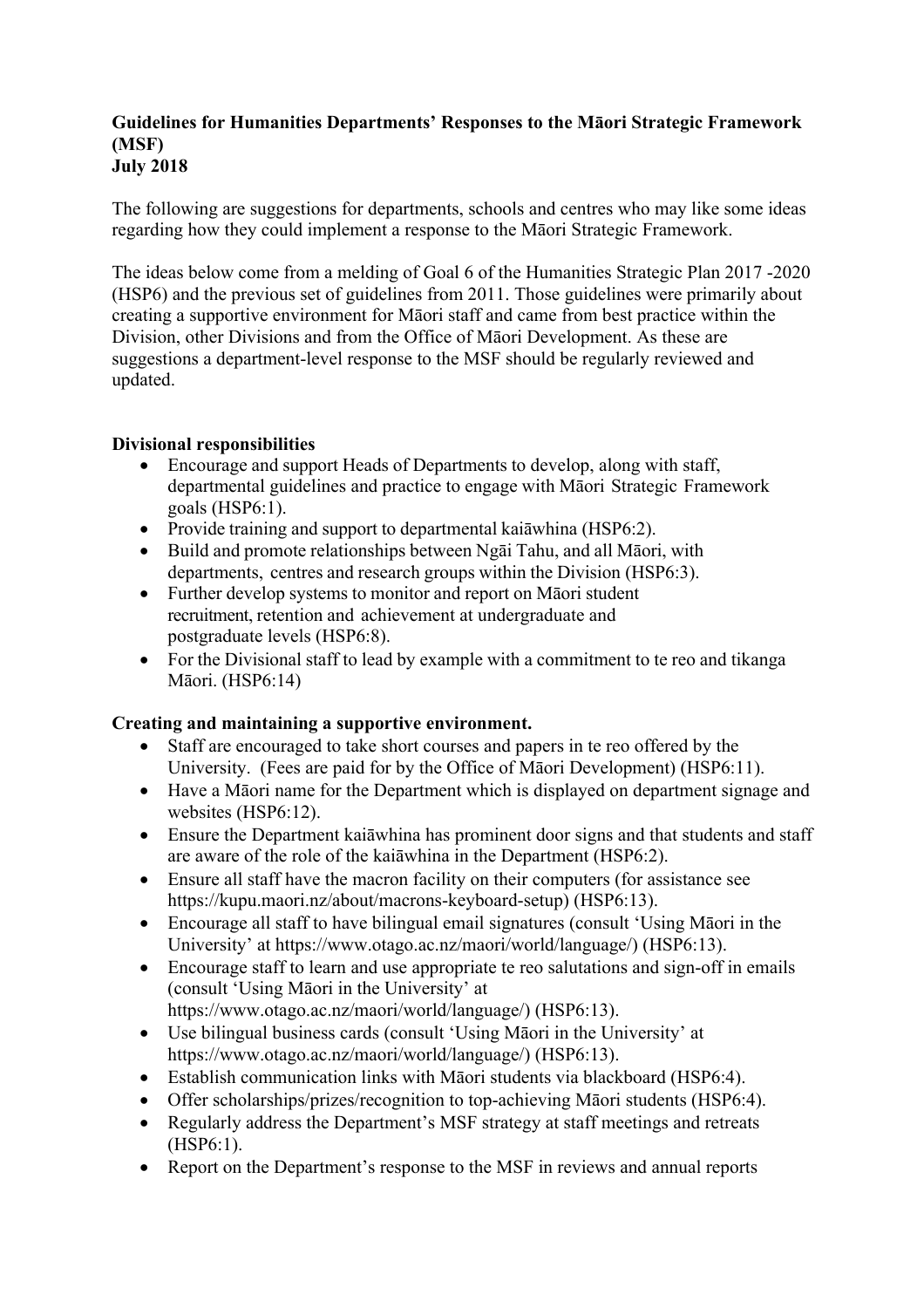(HSP6:1).

- Establish a roster for staff to take part in the Māori pre-graduation ceremonies (HSP6:13).
- Encourage academic and general staff (particularly new staff via induction processes) to participate in workshops on: Māori research consultation; Introduction to te reo Māori; introduction to te ao Māori; introduction to Te Tiriti (HSP6:11).
- Profile Māori students and Māori research on department websites (HSP6:4).
- Advertise and support Māori student group such as HuMSA (Humanities Māori Student Association and Māori students groups that develop in schools and programmes) (HSP6:4).

## **Teaching**

- Appoint suitably qualified Māori academic staff to new positions in key departments and look for innovative ways to "grow our own" if the likelihood of appointing qualified staff is difficult (HSP6:9).
- Identify and promote Māori focused papers (HSP6:10).
- Find ways to develop the capacity for all staff to integrate te Ao Māori, te reo Māori and mātauranga Māori into existing teaching, as appropriate (HSP6:11).
- Proactively look for opportunities to include an appropriate level of Māori and New Zealand content in new papers and in the revision of current papers (HSP6:11).

## **Research**

- Profile and support existing post-graduate research and encourage new research amongst Māoristudents (HSP6:4).
- Create and support opportunities for research in te reo Māori (HSP6:5).
- Provide opportunities for all staff and post-graduate students to engage in discussions about kaupapa Māori research and mātauranga Māori research and to profile examples of this research (HSP6:6).
- Encourage Māori staff and students to present their research at departmental seminars (HSP6:6).
- Support Māori staff in attaining higher qualifications (HSP6:7).
- Appoint suitably qualified Māori academic staff to new positions in key departments and look for innovative ways to "grow our own" if the likelihood of appointing qualified staff is difficult (HSP6:9).
- Develop the capacity for all staff to integrate te Ao Māori, te reo Māori and mātauranga Māori into existing and future research, e.g. through supporting opportunities for professional development (HSP6:11).
- Look to engage Māori as partners not just as supporters or participants. True partnership is reciprocal, beneficial to Māori and will be long term. This may require the development of a variety of skills, principles and behaviours to engage across different levels, namely individual/whanau, local Māori organisations and Iwi. Prominent authors on Māori research include Mason Durie, Linda Smith, Graham Smith, Leonie Pihama and, Russell Bishop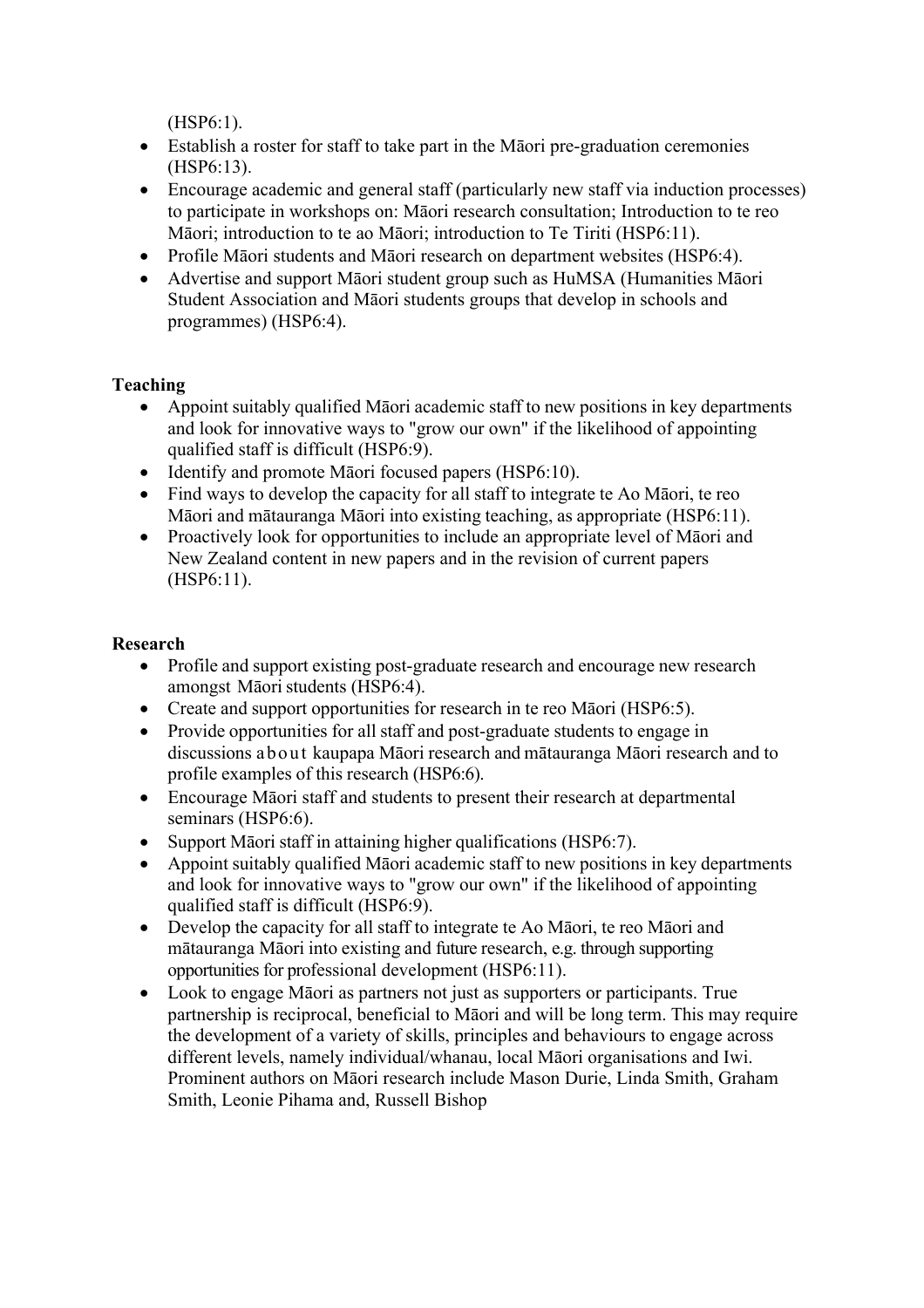# STRATEGIC PLAN 2017-2020

#### **Goal 6: Māori Development**

*In keeping with the University of Otago's Māori Strategic Framework, the Division of Humanities seeks to*

*• deepen the University's commitment to achieving equitable Māori participation and success rates in tertiary education;*

*• champion an environment in which scholarship and partnership will flourish to advance Māori development aspirations; and*

*• embed mātauranga Māori within the University's core functions.*

#### Strategic Objectives

- 1. To demonstrate visible and proactive leadership at all levels in the Division to contribute to Māori development.
- 2. To meet the Division's ongoing obligations to the University's Māori Treaty partner
- 3. Foster and promote research that is transformative and beneficial for Māori communities, including research that increases understanding of te ao Māori and mātauranga Māori, and supports the division's commitment to excellence in research.
- 4. Increase the recruitment, retention and achievements of Māori staff and students in the Division.
- 5. To create and enhance exemplary learning and teaching environments which allow staff and students to engage capably with te ao Māori and mātauranga Māori across the Division.
- 6. Promote and support te reo Māori and tikanga Māori (Māori language and cultural practices) amongst all staff and students across the Division.

#### Strategies

- 1. Encourage and support Heads of Departments to engage with Māori Strategic Framework goals.
- 2. Provide training and support to departmental kaiāwhina.
- 3. Build and promote relationships between Ngāi Tahu, and all Māori, with departments, centres and research groups within the Division.
- 4. Profile and support existing post-graduate research and encourage new research amongst Māori students.
- 5. Create and support opportunities for research in te reo Māori.
- 6. Provide opportunities for all staff and post-graduate students to engage in discussions about kaupapa Māori research and mātauranga Māori research and to profile examples of this research within the Division.
- 7. Support Māori staff in attaining higher qualifications.
- 8. Further develop systems to monitor and report on Māori student